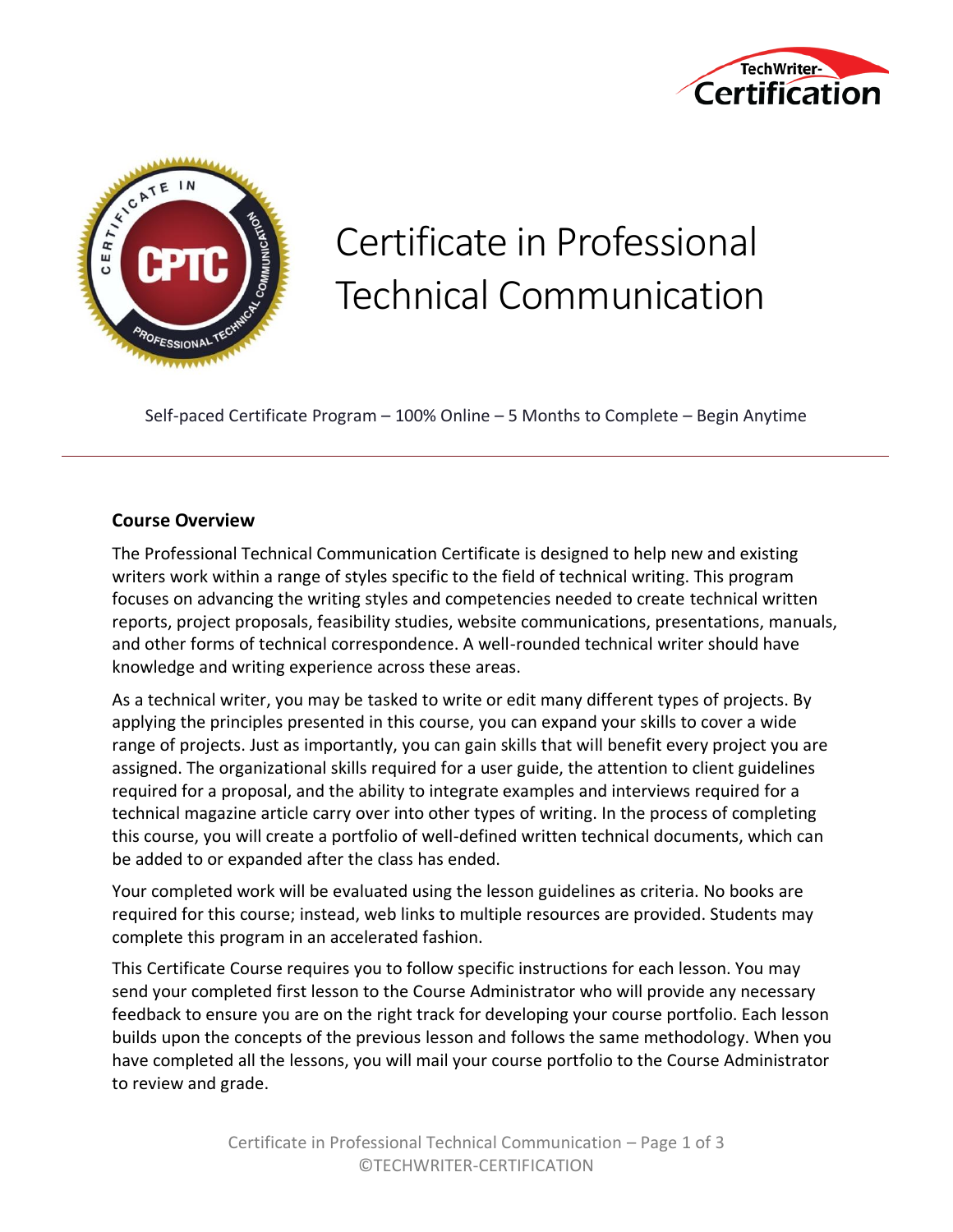## **Outcome**

The Certificate in Professional Technical Communication provides you the opportunity and means to achieve the following outcomes:

- Plan writing projects with a strong understanding of the subject matter.
- Learn how to fit a focused strategy to your audience and purpose.
- Engage in both task and audience analysis.
- Learn how to revamp existing or new documents.
- Expand your writing styles and abilities.
- Hone your skills across a range of writing skill sets.
- Write like an expert and build upon marketable skills.
- Earn a highly recognized Professional Technical Completion Certificate Credential.

### **Types of Documents**

Different types of technical documents require different skills and strategies. By completing the Certificate in Professional Technical Communication, you will learn how to effectively create each of the following documents and practice the accompanying skill sets:

- Proposals: persuasion, using data to make an argument, developing abstracts.
- Data Reports: presenting data visually, writing with parallel structure.
- Scientific Research: using citations, making abstracts concise.
- How-To Guides: doing task analysis, working with lists.
- Instructional Material: developing sample scenarios, monitoring user performance.
- Articles: including real-world examples, being conversational with dense content.

This course examines each of these document types and explores the writing skills associated with them. You may substitute a required document with one of your own suggestions with the permission of the instructor.

## **Methodology**

Each lesson is carefully developed around your ability to develop a baseline of written content that assumes some knowledge, little knowledge, or no knowledge of the technical document assigned. After you read and apply the tips and techniques and grasp the lesson-specific writing strategies, you will reapply this new knowledge to your baseline document. A comparison of the original baseline writing to the developed "treatment" document allows you to apply the new knowledge gained to practical writing experiences in the workplace.

You can complete this course in as little as 10-15 weeks or take up to 2-3 months.

The Certificate in Professional Technical Communication requires independent and self-paced study. The instructional developer of this program has provided a detailed method of study. Self-directed quizzes and short answer probe questions help you evaluate your mastery of specific learning objectives. These tasks are for student evaluation only.